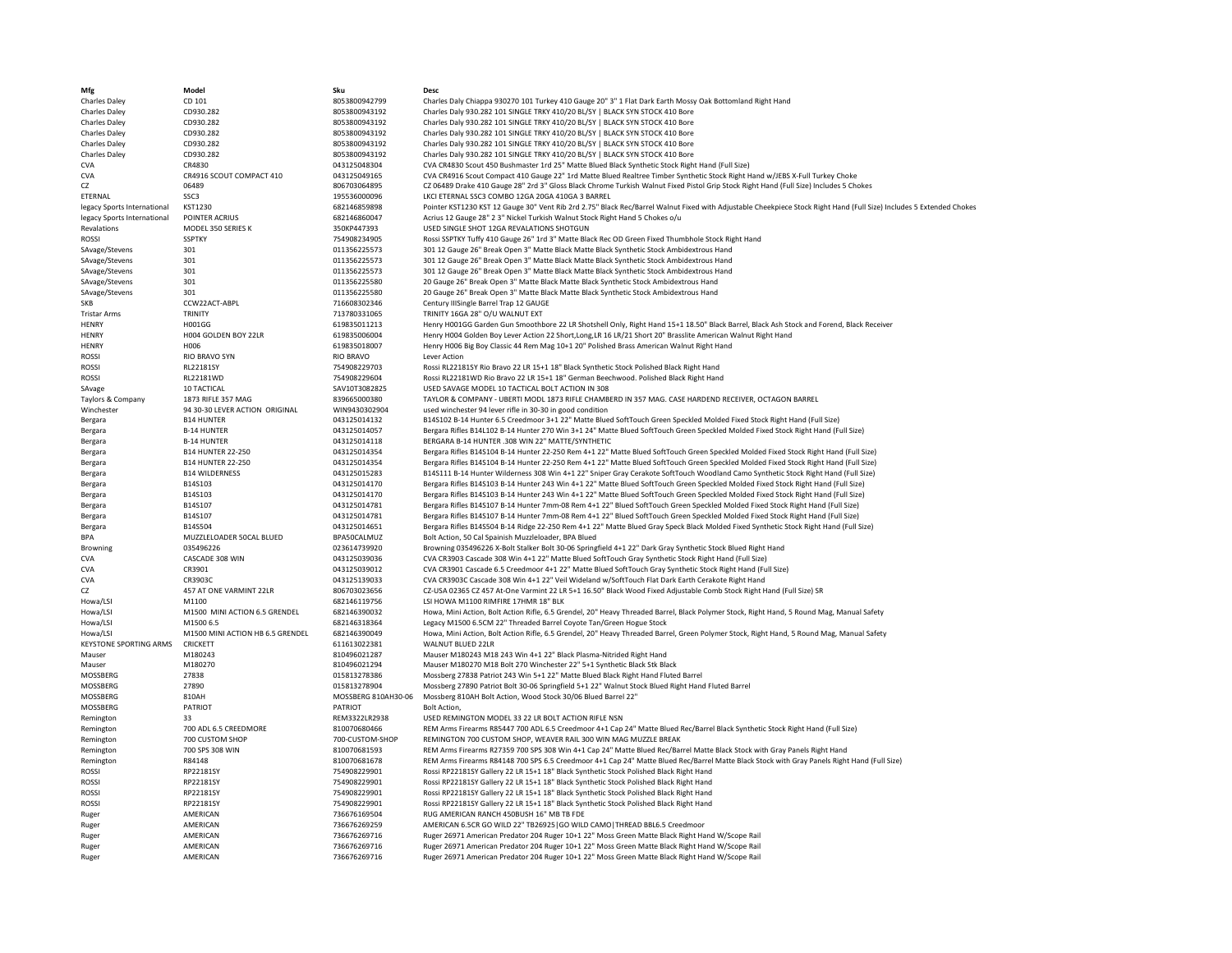| Ruger                         | AMERICAN                         | 736676269716     | Ruger 26971 American Predator 204 Ruger 10+1 22" Moss Green Matte Black Right Hand W/Scope Rail                                                                                                         |
|-------------------------------|----------------------------------|------------------|---------------------------------------------------------------------------------------------------------------------------------------------------------------------------------------------------------|
| Ruger                         | M77 HAWKEYE 270 WIN              | 736676071197     | Ruger M77 Hawkeye .270 Win. All-Weather Black Synthetic Stock 7119SKU30699                                                                                                                              |
| SAvage                        | 110 APEX HUNTER XP               | 011356575357     | Savage Arms 110 Apex Hunter XP Scoped Black Bolt Action Rifle - 350 Legend                                                                                                                              |
| SAvage                        | 110 APEX HUNTER XP               | 011356575357     | Savage Arms 110 Apex Hunter XP Scoped Black Bolt Action Rifle - 350 Legend                                                                                                                              |
| SAvage                        | 110 LWH XP 223 REM WOOD STOCK    | 011356185853     | Savage Arms 18585 110 Lightweight Hunter XP 223 Rem 4+1 Cap 20" Rec/Barrel Hardwood Stock Detachable Box Mag Right Hand (Full Size) Includes Bushnell 4-12x40mm Scope                                   |
| SAvage                        | 110 LWH XP 223 REM WOOD STOCK    | 011356185853     | Savage Arms 18585 110 Lightweight Hunter XP 223 Rem 4+1 Cap 20" Rec/Barrel Hardwood Stock Detachable Box Mag Right Hand (Full Size) Includes Bushnell 4-12x40mm Scope                                   |
| SAvage                        | 19690                            | 011356196903     | Savage 19690 11/111 Trophy Hunter XP 30-06 Springfield 4+1 22" Matte Black Right Hand                                                                                                                   |
| SAvage                        | 19725                            | 011356197252     | Savage 19725 16 Th Xp 7mm- 08 W/Nikon                                                                                                                                                                   |
| SAvage                        | 20700                            | 062654207006     | Savage 20700 Mark II G 22 LR 10+1 Cap 21" Matte Blued Rec/Barrel Satin Hardwood Stock Right Hand (Full Size) with AccuTrigger                                                                           |
| SAvage                        | 22648                            | 011356226488     | Savage 22648 11 Long Range Hunter 6.5 CRD                                                                                                                                                               |
|                               | 25735                            | 062654257353     | Savage 25735 Mark II BRJ 22 LR 5+1 21" Multi Matte Blued Right Hand AccuTrigger                                                                                                                         |
| SAvage                        | 26700                            | 062654267000     |                                                                                                                                                                                                         |
| SAvage                        |                                  |                  | Savage 26700 Mark II F 22 LR 10+1 Cap 21" Matte Blued Rec/Barrel Matte Black Stock Right Hand (Full Size) with AccuTrigger                                                                              |
| SAvage                        | 26700                            | 062654267000     | Savage 26700 Mark II F 22 LR 10+1 Cap 21" Matte Blued Rec/Barrel Matte Black Stock Right Hand (Full Size) with AccuTrigger                                                                              |
| SAvage                        | 26721                            | 062654267215     | Savage 26721 Mark II FXP 22 LR 5+1 21" OD Green Matte Blued Right Hand Bushnell 3-9x40mm                                                                                                                |
| SAvage                        | 28700                            | 062654287008     | Savage 28700 Mark II FV 22 LR 5+1 Cap 21" HB Matte Blued Rec/Barrel Matte Black Stock Right Hand (Full Size) with AccuTrigger                                                                           |
| SAvage                        | 28700                            | 062654287008     | Savage 28700 Mark II FV 22 LR 5+1 Cap 21" HB Matte Blued Rec/Barrel Matte Black Stock Right Hand (Full Size) with AccuTrigger                                                                           |
| SAvage                        | 57013                            | 011356570130     | Savage 57013 110 Engage Hunter XP 260 Rem 4+1 22" Matte Black Right Hand Bushnell Engage 3-9x40mm                                                                                                       |
| SAvage                        | 57013                            | 011356570130     | Savage 57013 110 Engage Hunter XP 260 Rem 4+1 22" Matte Black Right Hand Bushnell Engage 3-9x40mm                                                                                                       |
| SAvage                        | 57045                            | 011356570451     | Savage 57045 110 Bear Hunter Bolt 300 Win Mag 23" 2+1 Mossy Oak Break-Up Country Fixed AccuFit Stock Stainless Steel Receiver                                                                           |
| SAvage                        | 57078                            | 011356570789     | Savage Arms 57078 110 Storm 308 Win 4+1 Cap 22" Matte Stainless Rec/Barrel Matte Gray Fixed AccuStock Stock Right Hand (Full Size)                                                                      |
| SAvage                        | 57263                            | 011356572639     | Savage 57263 Axis XP 270 Win 4+1 22" Matte Black Right Hand Weaver 3-9x40mm Scope                                                                                                                       |
| SAvage                        | 57310                            | 011356573100     | Savage 57310 110 Apex Hunter XP 25-06 Rem 4+1 24" Matte Black Right Hand w/3-9x40mm Vortex Crossfire II Scope                                                                                           |
| SAvage                        | 57382                            | 011356573827     | Savage 57382 212 Turkey 12 Gauge 22" 2+1 3" Matte Black Fixed AccuFit Stock Mossy Oak Obsession Right Hand                                                                                              |
| SAvage                        | 57383                            | 011356573834     | Savage 57383 220 Turkey 20 Gauge 22" 2+1 3" Matte Black Fixed AccuFit Stock Mossy Oak Obsession Right Hand                                                                                              |
| SAvage                        | 96703                            | 062654967030     | Savage 96703 93R17 FVSS 17 HMR 5+1 Cap 21" HB Matte Stainless Rec/Barrel Matte Black Stock Right Hand (Full Size                                                                                        |
| SAvage                        | 96703                            | 062654967030     | Savage 96703 93R17 FVSS 17 HMR 5+1 Cap 21" HB Matte Stainless Rec/Barrel Matte Black Stock Right Hand (Full Size                                                                                        |
| SAvage                        | A17 17HMR HEAVY BARREL           | 011356470072     | Savage 47007 A17 Semi-Auto 17 HMR 10+1 Cap 22" HB Satin Black Rec/Barrel Matte Black Stock Right Hand (Full Size)                                                                                       |
| SAvage                        | AXIS                             | 011356572394     | Savage 57239 Axis 25-06 Rem 4+1 Cap 22" Matte Black Rec/Barrel Custom stock                                                                                                                             |
| SAvage                        | MARK II FSS                      | 062654247002     | Savage Arms 24700 Mark II FSS 22 LR 10+1 Cap 21" Matte Stainless Rec/Barrel Matte Black Stock Right Hand (Full Size) with AccuTrigger                                                                   |
| SAvage                        | MARK II FSS                      | 062654247002     | Savage Arms 24700 Mark II FSS 22 LR 10+1 Cap 21" Matte Stainless Rec/Barrel Matte Black Stock Right Hand (Full Size) with AccuTrigger                                                                   |
| Sturm Ruger                   | 6904                             | 736676069040     | Ruger 6904 American Standard 243 Win 4+1 22" Matte Black Right Hand                                                                                                                                     |
| Sturm Ruger                   | 6922                             | 736676069224     | Ruger American Rifle All Weather .30-06 Springfield 22 Inch Flush fit 4-round rotary magazine. One-Piece three-lug bolt with 70 degree throw provides ample scope clearance. Cold hammer-forged barrel. |
| Thompson/Center               | 12594                            | 090161450929     | T/C Arms 12594 Venture II 243 Win 3+1 22" Silver Weather Shield Gray Paneled Black Weather Shield Synthetic Stock Right Hand (Full Size)                                                                |
| Thompson/Center               | 12594                            | 090161450929     | T/C Arms 12594 Venture II 243 Win 3+1 22" Silver Weather Shield Gray Paneled Black Weather Shield Synthetic Stock Right Hand (Full Size)                                                                |
| Thompson/Center               | 12597                            | 090161451025     | T/C Arms 12597 Venture II 270 Win 3+1 24" Silver Weather Shield Gray Paneled Black Weather Shield Synthetic Stock Right Hand (Full Size)                                                                |
|                               | 13170                            | 090161451940     | T/C Arms 13170 Compass II 30-06 Springfield 5+1 21.62" Black Blued Right Hand Crimson Trace Scope                                                                                                       |
| Thompson/Center               |                                  |                  |                                                                                                                                                                                                         |
| Thompson/Center               | <b>COMPASS II</b>                | 090161450431     | T/C Arms 12504 Compass II 6.5 Creedmoor 5+1 21.62" Black Blued Right Hand                                                                                                                               |
| Thompson/Center               | <b>VENTURE</b>                   | 090161043633     | 7mm-08 Bolt Action Rifle, 22" Barrel, Blue Finish -                                                                                                                                                     |
| Thompson/Center               | VENTURE                          | 090161452701     | Thompson Center Venture II Black stock- 6.5 Creedmoore - 22 inch Barrel- Bolt action Bronze cerkote - threaded barrel                                                                                   |
| Thompson/Center               | <b>VENTURE 12598</b>             | 090161451032     | Thompson Center 12598 Venture II 30-06 Springfield 3+1 24" Silver Weather Shield Gray Paneled Black Weather Shield Synthetic Stock Right Hand (Full Size)                                               |
| Thompson/Center               | <b>VENTURE II</b>                | 090161452718     | THOMPSON CENTER Venture II 308 Win Bolt-Action Rifle with Bronze Weather Shield 13326                                                                                                                   |
| Tikka                         | <b>IRTXF382</b>                  | 082442884912     | Tikka JRTXE382 T3x Lite 6.5 Creedmoor 3+1 24.30" Black Right Hand                                                                                                                                       |
| Tikka                         | T3X 300 WIN MAG                  | 082442942889     | T3x Lite 300 Win Mag 3+1 24.30" Black Black Synthetic Stock Right Hand                                                                                                                                  |
| Weatherby                     | VANGUARD 270 WIN                 | 747115427468     | Vanguard Weatherguard 270 Win 5+1 Cap 24" Tactical Gray Cerakote Rec/Barrel Black Fixed Monte Carlo Griptonite Stock with Gray Panels Right Hand Full Size                                              |
| Weatherby                     | <b>VGT243NR4O</b>                | 747115420315     | Weatherby VGT243NR4O Vanguard 243 Win 5+1 Cap 24" Matte Blued Rec/Barrel Gray Fixed Monte Carlo Griptonite Stock with Black Panels Right Hand (Full Size)                                               |
| Weatherby                     | VGY300WR6O                       | 747115445684     | Weatherby VGY300WR6O Vanguard 300 Wthby Mag 3+1 Cap 26" Matte Blued Rec/Barrel Green Fixed Monte Carlo Griptonite Stock with Black Panels Right Hand (Full Size)                                        |
| Weatherby                     | VYB243NR0O VANGUARD              | 747115445356     | Weatherby VYB243NR0O Vanguard Compact 243 Win 5+1 Cap 20" Matte Blued Rec/Barrel Black Fixed Monte Carlo Stock with Blue & Gray Accents Right Hand                                                      |
| Westernfield                  | MODEL 842B 22 S/L/LR BOLT ACTION | 842MOSS3462816   | MONTGOMERY WARDS/WESTERNFIELD 22 S/L/LR BOLT ACTION TUBE FEED RIFLE                                                                                                                                     |
| Winchester                    | XPR COMPACT SCOPE COMBO 7MM-08   | 048702015984     | Winchester Guns 535737218 XPR Compact Scope Combo 7mm-08 Rem 3+1 20" Matte Black Synthetic Stock Black Perma-Cote Right Hand Vortex Crossfire II 3-9x40mm                                               |
| <b>AKKAR</b>                  | 111210                           | 741566904813     | EAA AKKAR CHURCHILL 620 TACTICAL 20GA 18.5" GRS                                                                                                                                                         |
| <b>AKKAR</b>                  | 111210                           | 741566904813     | EAA AKKAR CHURCHILL 620 TACTICAL 20GA 18.5" GRS                                                                                                                                                         |
| AKKAR                         | 111210                           | 741566904813     | EAA AKKAR CHURCHILL 620 TACTICAL 20GA 18.5" GRS                                                                                                                                                         |
| <b>Black Aces</b>             | <b>BATPSXPSW</b>                 | <b>BATPSXPSW</b> | BLACK ACES PRO SERIES X SGP 12GA 18.5IN BBL BS SILVER BLK SYN STK AND FE 4RD CHOKES AND CASE INCLUD                                                                                                     |
| CZ                            | 06578                            | 806703065786     | CZ-USA 06578 CZ 612 Target 12 Gauge 32" 4+1 3" Polished Blued Rec/Barrel Gloss Oil Turkish Walnut Monte Carlo Stock Right Hand (Full Size) Includes 3 Extended Chokes                                   |
| CZ                            | CZ 620 20 GA                     | 806703065748     | CZ 620 PUMP 20 GA FIELD SELECT 28 IN SHOTGUN                                                                                                                                                            |
| Escort                        | <b>SLUGGER TACTICAL</b>          | 817461015456     | Escort Slugger Tactical Pump Shotgun 12ga 3" Chamber 5rd Capacity 18" Barrel Black Synthetic Stock                                                                                                      |
| Four Peaks Imports            | 12010                            | 810065120106     | Four Peaks Imports 12010 Copolla SA-1212 12 Gauge 18.50" 5+1 3" Black Right Hand                                                                                                                        |
| <b>G FORCE</b>                | GF3PG1220                        | 643477862797     | GFORCE GFPG3 12GA 20" BARREL, 4+1 TUBE, BLACK STOCK, AND FOREARM, PICATINNY RAIL HANDGUARD, PUMP ACTION, STANDARD SIGHTS, BLACK RECEIVER, PISTOL GRIP STOCK, Fixed MOD no chokes                        |
| Hatsan                        | ESCORT 12GA CAMO 3 INCH          | 817461016774     | Escort HEFH1224TRTB Field Hunter Turkey 12 Gauge 24" 4+1 3" Overall Realtree Timber Right Hand (Full Size                                                                                               |
| <b>HENRY</b>                  | H003TM 22LR PUMP ACTION          | UHOO3TM222845    | USED HENRY H003TM 22LR PUMP ACTION OCT BARREL                                                                                                                                                           |
| <b>KEYSTONE SPORTING ARMS</b> | KSA4200S YOUTH 410GA             | 611613042006     | Crickett KSA4200 My First Shotgun Pump 410 Gauge 18.50" 5+1, 4+1 3" Blued Rec/Barrel                                                                                                                    |
| MOSSBERG                      | 54334                            | 015813543347     | Mossberg 54334 500 FLEX Super Bantam All Purpose 20 Gauge 5+1 3" 22" Vent Rib Barrel Blued Rec Black Fixed Flex Stock Right Hand Includes Accu-Set Chokes                                               |
| MOSSBERG                      | 66720                            | 015813667203     | Mossberg 835 Ulti-Mag Waterfowl 28" 12ga Black Synthetic Stock Pump Shotgun 66720                                                                                                                       |
|                               |                                  |                  |                                                                                                                                                                                                         |
| MOSSBERG                      | 835 12 GAUGE PUMP                | 015813622332     | Mossberg 62233 835 12 Gauge 24" 5+1 3.5" Overall Mossy Oak Obsession Right Hand (Full Size) Includes XXF Turkey Choke & Marble Arms Bullseye Sights                                                     |
| MOSSBERG                      | 835 12 GA TURKEY/DEER COMBO      | 015813624190     | Mossberg 62419 835 Turkey/Deer 12 Gauge 24" Mossy Oak Break-Up Countr                                                                                                                                   |
| MOSSBERG                      | 835 12 GA TURKEY/DEER COMBO      | 015813624190     | Mossberg 62419 835 Turkey/Deer 12 Gauge 24" Mossy Oak Break-Up Countr                                                                                                                                   |
| <b>ROSSI</b>                  | RIO BRAVO 22LR                   | RIO BRAVO 22LR   | Pump                                                                                                                                                                                                    |
| ROSSI                         | RP2218WD                         | 754908229802     | ROSSI GALLERY 22LR 18" 15RD BLUED HARDWOOD                                                                                                                                                              |
| SAvage/Stevens                | 320                              | 011356194893     | 320 Field 12 Gauge 28" 5+1 3" Matte Black Matte Black Synthetic Stock Ambidextrous Hand Modified Choke                                                                                                  |
| SDS Imports                   | SLB X2                           | 713135219055     | SDS Imports SLB X2 SLB X2 12 Gauge 3" 18.50" 5+1 Black Rec Black Monte Carlo with Pistol Grip Stock                                                                                                     |
| Silver Eagle Arms             | MAX35 3.5 INCH 12GA CAMO TURKEY  | 812052025098     | Silver Eagle Arms SMRTM41224 MAG 35 12 Gauge 24" 4+1 3.5" Overall Realtree Max-4 Right Hand (Full Size                                                                                                  |
| Silver Eagle Arms             | MAX35 3.5 INCH 12GA CAMO TURKEY  | 812052025098     | Silver Eagle Arms SMRTM41224 MAG 35 12 Gauge 24" 4+1 3.5" Overall Realtree Max-4 Right Hand (Full Size                                                                                                  |
| StEVENS                       | 22559                            | 011356225597     | Stevens 22559 301 Compact 20 Gauge 22" 1rd 3" Matte Black Matte Black Synthetic Stock Ambidextrous Hand                                                                                                 |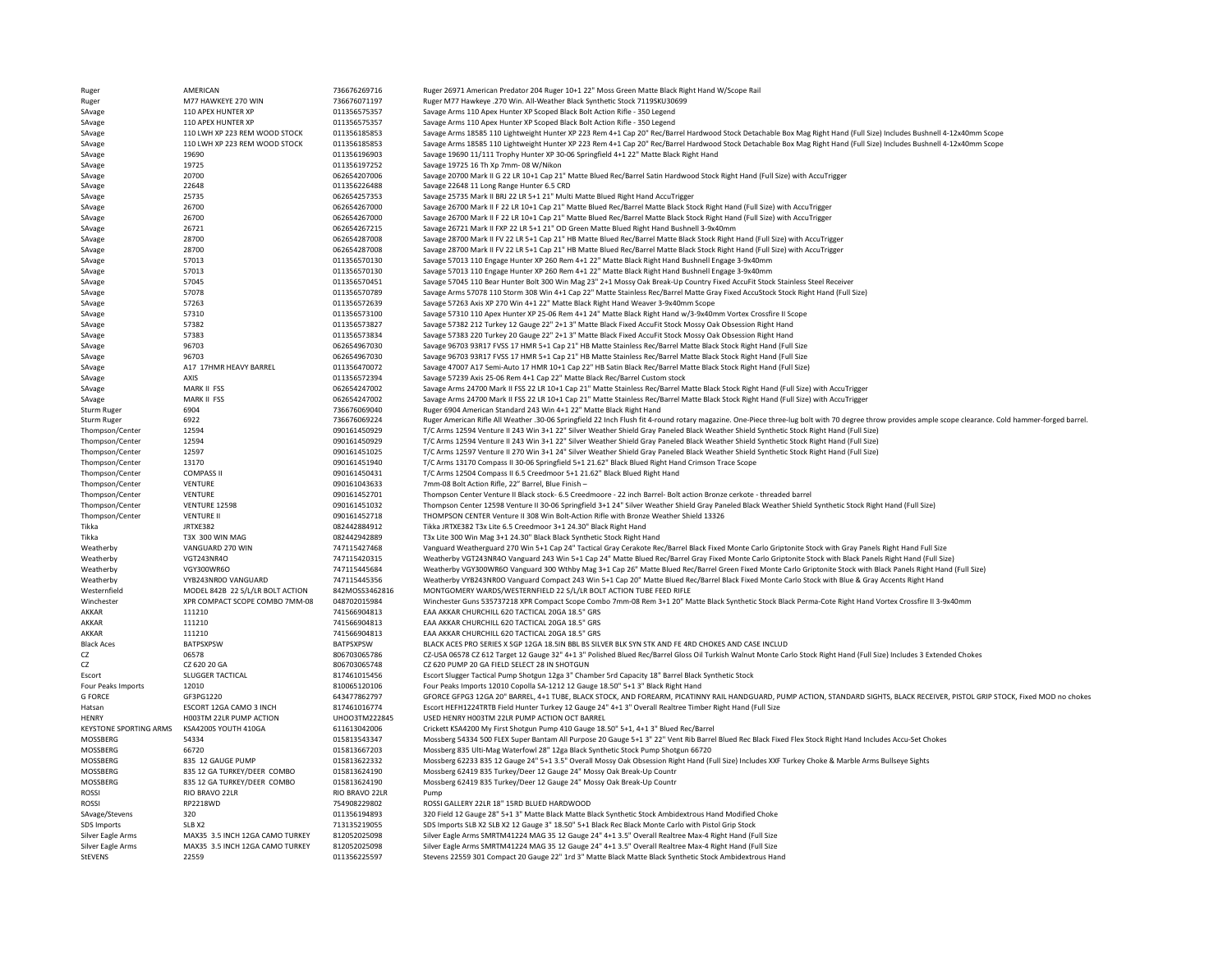| StEVENS                          | 23250                              | 011356232502                 | STEVENS MOD 320 12GA SECURITY THUMBHOLE NEW TURKEY SIGHT W/GREEN STOCK                                                                                                                       |
|----------------------------------|------------------------------------|------------------------------|----------------------------------------------------------------------------------------------------------------------------------------------------------------------------------------------|
| StEVENS                          | 320                                | 011356194879                 | Savage Stevens 320 Security Shotgun 12ga 5rd Capacity 18.5" Barrel Black Ghost Ring Sights                                                                                                   |
| Winchester                       | SXP HBRD HUNTER 12GA 3 INCH        | 048702020148                 | Winchester SXP Hybrid Hunter Mossy Oak Bottomlands 12GA 3 INCH 28INCH BARREL WITH CHOKES                                                                                                     |
| Winchester                       | WINCHESTER SXP 12 GA 3.5 W/CHOKE   | 048702120862                 | Winchester Guns 512251291 SXP Black Shadow 12 Gauge 26" 4+1 3.5" Matte Black Rec/Barrel Matte Black Fixed Textured Grip Paneled Stock Right Hand (Full Size) Includes 3 Invector-Plus Chokes |
| Winchester                       | WINCHESTER SXP 12 GA 3.5 W/CHOKE   | 048702120862                 | Winchester Guns 512251291 SXP Black Shadow 12 Gauge 26" 4+1 3.5" Matte Black Rec/Barrel Matte Black Fixed Textured Grip Paneled Stock Right Hand (Full Size) Includes 3 Invector-Plus Chokes |
| Aero Precision                   | EPC-9                              | APCS620001                   | EPC-9 Receiver Set - Anodized BlackLOWER & UPPER                                                                                                                                             |
| Aero Precision                   | EPC-9                              | APCS620001                   | EPC-9 Receiver Set - Anodized BlackLOWER & UPPER                                                                                                                                             |
| Aero Precision<br>AKKAR          | M4E1 BUILDER SET                   | APCS100641                   | M4E1 Builder Set w/ 9" Enhanced M-LOK Handguard - Aero . camo pattern                                                                                                                        |
| AKKAR                            | CHURCHILL 220HD<br>CHURCHILL 220HD | 741566904820                 | CHURCHILL 220 S/A 20GA 18.5" CYL BEAD<br>CHURCHILL 220 S/A 20GA 18.5" CYL BEAD                                                                                                               |
| AKKAR                            | CHURCHILL 220HD                    | 741566904820<br>741566904820 | CHURCHILL 220 S/A 20GA 18.5" CYL BEAD                                                                                                                                                        |
| <b>Black Aces</b>                | <b>BATBPMPB</b>                    | 702706998048                 | BLACK ACES TACTICAL BULL PUMP SGP 12GA 18.5IN BBL BLK SYN STK 2 5RD MAGS 3 CHOKES 28IN OVERALL                                                                                               |
| <b>Blue Line Mauser</b>          | 4150013                            | 713440970993                 | BLG MAUSER M-15 22LR 16.5" BLK 1 Magazine, Semi Auto                                                                                                                                         |
| <b>Blue Line Mauser</b>          | 4150013                            | 713440970993                 | BLG MAUSER M-15 22LR 16.5" BLK 1 Magazine, Semi Auto                                                                                                                                         |
| <b>Blue Line Mauser</b>          | 4150013                            | 713440970993                 | BLG MAUSER M-15 22LR 16.5" BLK 1 Magazine, Semi Auto                                                                                                                                         |
| <b>Blue Line Mauser</b>          | MAUSER AK-7 22LR                   | 713440971051                 | BLG MAUSER AK47 22LR BLK POLYMER 24RD                                                                                                                                                        |
| <b>Blue Line Mauser</b>          | MAUSER AK-7 22LR                   | 713440971051                 | BLG MAUSER AK47 22LR BLK POLYMER 24RD                                                                                                                                                        |
| <b>Charles Daley</b>             | 930.230                            | 8053800941389                | Charles Daly 930.230 601 20 Gauge 4+1 3" 26" Blued Barrel Black Anodized Rec Black Synthetic Stock Right Hand (Full Size) Includes 5 Chokes                                                  |
| <b>Charles Daley</b>             | 930.230                            | 8053800941389                | Charles Daly 930.230 601 20 Gauge 4+1 3" 26" Blued Barrel Black Anodized Rec Black Synthetic Stock Right Hand (Full Size) Includes 5 Chokes                                                  |
| <b>Charles Daley</b>             | CA612 SURPERIOR 12 GAUGE SEMI AUTO | 8053800941112                | Charles Daly 930.206 CA612 Superior 12 Gauge 4+1 3" 28" Blued Barrel Black Anodized Rec Walnut Stock Right Hand (Full Size) Includes 5 Chokes                                                |
| Citadel Legacy Sports Intl       | ATA12                              | 682146860085                 | ATAC 12GA 3" AUTO 20" BLK 3 EXT CHOKES                                                                                                                                                       |
| CZ                               | 06353                              | 806703063539                 | CZ 06353 1012 12 Gauge 28" 4+1 3" Bronze Turkish Walnut Right Hand                                                                                                                           |
| CZ                               | 06439                              | 806703064390                 | CZ-USA 06439 CZ 720 G2 Reduced Length 20 Gauge 24" 4+1 3" Matte Black Chrome Rec/Barrel Turkish Walnut Stock Right Hand (Compact) Includes 5 Chokes                                          |
| Escort                           | HEPS20280501                       | 817461014497                 | HATSAN ESCORT PS 20GA 3" BLK SYN 28", 5 Chokes                                                                                                                                               |
| Escort                           | HEPS20280501                       | 817461014497                 | HATSAN ESCORT PS 20GA 3" BLK SYN 28", 5 Chokes                                                                                                                                               |
| <b>G FORCE</b>                   | <b>BR99</b>                        | 643477862728                 | GFORCE GF99-DLX 12GA 20" BLK SEMI 5RD, 3" Chamber                                                                                                                                            |
| <b>G FORCE</b>                   | <b>BR99</b>                        | 643477862728                 | GFORCE GF99-DLX 12GA 20" BLK SEMI 5RD, 3" Chamber                                                                                                                                            |
| <b>G FORCE</b><br><b>G FORCE</b> | <b>BR99</b><br><b>BR99</b>         | 643477862728<br>643477862728 | GFORCE GF99-DLX 12GA 20" BLK SEMI 5RD, 3" Chamber                                                                                                                                            |
| <b>G FORCE</b>                   | <b>BR99</b>                        |                              | GFORCE GF99-DLX 12GA 20" BLK SEMI 5RD, 3" Chamber<br>GFORCE GF99-DLX 12GA 20" BLK SEMI 5RD, 3" Chamber                                                                                       |
| <b>G FORCE</b>                   | <b>BR99</b>                        | 643477862728<br>643477862728 | GFORCE GF99-DLX 12GA 20" BLK SEMI 5RD, 3" Chamber                                                                                                                                            |
| <b>G FORCE</b>                   | <b>BR99</b>                        | 643477862728                 | GFORCE GF99-DLX 12GA 20" BLK SEMI 5RD, 3" Chamber                                                                                                                                            |
| <b>G FORCE</b>                   | BR991220                           | 643477861936                 | GFORCE GF99 12GA 20" BLK SEMI 5RD                                                                                                                                                            |
| Great Lakes Firearms             | GL15 223 WYLDE WHITE               | 702458691129                 | GLFA AR15 RIFLE .223 WYLDE 16" 1:8 NIT BBL WHITE                                                                                                                                             |
| Great Lakes Firearms             | <b>GL15223 BLK</b>                 | 702458690979                 | GLFA AR15 RIFLE .223 WYLDE 16" 1:8 NIT BBL BLACK                                                                                                                                             |
| GSG                              | MAUSER STG44                       | 713440970948                 | BLG MAUSER STG-44 22LR WOOD STOCK 25RD                                                                                                                                                       |
| H&K                              | HK416                              | 642230257870                 | HK416 RIFLE .22LR 16.1" BBL 20RD M-LOK BLACK BY UMAREX                                                                                                                                       |
| H&K                              | HK416                              | 642230257870                 | HK416 RIFLE .22LR 16.1" BBL 20RD M-LOK BLACK BY UMAREX                                                                                                                                       |
| Hammerli                         | TAC R1                             | 723364212994                 | Walther Arms 5760500 Hammerli Tac R1 Semi-Automatic 22 LR 16.10" 20+1 Black 5 Position Synthetic Stock Matte Black Aluminum Receiver                                                         |
| Hammerli                         | TAC R1                             | 723364212994                 | Walther Arms 5760500 Hammerli Tac R1 Semi-Automatic 22 LR 16.10" 20+1 Black 5 Position Synthetic Stock Matte Black Aluminum Receiver                                                         |
| Hammerli                         | TAC R1                             | 723364212994                 | Walther Arms 5760500 Hammerli Tac R1 Semi-Automatic 22 LR 16.10" 20+1 Black 5 Position Synthetic Stock Matte Black Aluminum Receiver                                                         |
| Hatfield                         | SAS-20 GA                          | 851799004836                 | Hatfield Gun Company USA20W SAS 20 Gauge 28" 4+1 3" Black Turkish Walnut Right Hand 3 Chokes                                                                                                 |
| Hatfield                         | SAS-20 GA                          | 851799004836                 | Hatfield Gun Company USA20W SAS 20 Gauge 28" 4+1 3" Black Turkish Walnut Right Hand 3 Chokes                                                                                                 |
| HENRY                            | H002B                              | 619835002006                 | Henry H002B U.S. Survival AR-7 22 LR 8+1 16.13" Steel Barrel with ABS Plastic Coating Black Rec Black Stock Right Hand (Full Size)                                                           |
| Hi-point<br>Hi-point             | 1095TS<br>4595TS                   | 752334900104<br>752334500021 | Hi-Point 1095TS 1095TS Carbine 10mm Auto 17.50" 10+1 Black All Weather Molded Stock<br>Hi-Point Carbine 45 ACP 17.50" 9+1 Black All Weather Molded Stock                                     |
| Hi-point                         | 4595TS                             | 752334500021                 | Hi-Point Carbine 45 ACP 17.50" 9+1 Black All Weather Molded Stock                                                                                                                            |
| Hi-point                         | 995TS                              | 752334009951                 | Hi-Point 995TS 995TS Carbine 9mm Luger 16.50" 10+1 Black All Weather Molded Stock                                                                                                            |
| Radikal                          | $NK-1$                             | 713135218805                 | SDS RADIKAL NK1 BULLPUP 12GA 19" 3CT 2 5RD                                                                                                                                                   |
| ROCK ISLAND                      | <b>VR82</b>                        | 812285025674                 | Rock Island VR82 20 Gauge 18 in 5+1 3 in Black Anodized Black Synthetic Stock Right Hand                                                                                                     |
| <b>ROSSI</b>                     | RS22L1811                          | 754908211302                 | Rossi RS22L1811 RS22 22 LR 10+1 18" Black Monte Carlo Stock Blued Right Hand                                                                                                                 |
| <b>ROSSI</b>                     | RS22L1811                          | 754908211302                 | Rossi RS22L1811 RS22 22 LR 10+1 18" Black Monte Carlo Stock Blued Right Hand                                                                                                                 |
| <b>ROSSI</b>                     | RS22L1811                          | 754908211302                 | Rossi RS22L1811 RS22 22 LR 10+1 18" Black Monte Carlo Stock Blued Right Hand                                                                                                                 |
| <b>ROSSI</b>                     | RS22L1811                          | 754908211302                 | Rossi RS22L1811 RS22 22 LR 10+1 18" Black Monte Carlo Stock Blued Right Hand                                                                                                                 |
| <b>ROSSI</b>                     | RS22L1811                          | 754908211302                 | Rossi RS22L1811 RS22 22 LR 10+1 18" Black Monte Carlo Stock Blued Right Hand                                                                                                                 |
| <b>ROSSI</b>                     | RS2211811                          | 754908211302                 | Rossi RS22L1811 RS22 22 LR 10+1 18" Black Monte Carlo Stock Blued Right Hand                                                                                                                 |
| <b>ROSSI</b>                     | RS22L1811                          | 754908211302                 | Rossi RS22L1811 RS22 22 LR 10+1 18" Black Monte Carlo Stock Blued Right Hand                                                                                                                 |
| <b>ROSSI</b>                     | RS22L1811                          | 754908211302                 | Rossi RS22L1811 RS22 22 LR 10+1 18" Black Monte Carlo Stock Blued Right Hand                                                                                                                 |
| <b>ROSSI</b>                     | RS22L1811                          | 754908211302                 | Rossi RS22L1811 RS22 22 LR 10+1 18" Black Monte Carlo Stock Blued Right Hand                                                                                                                 |
| <b>ROSSI</b>                     | RS22L1811                          | 754908211302                 | Rossi RS22L1811 RS22 22 LR 10+1 18" Black Monte Carlo Stock Blued Right Hand                                                                                                                 |
| <b>ROSSI</b><br><b>ROSS</b>      | RS22L1811<br>RS22L1811             | 754908211302<br>754908211302 | Rossi RS22L1811 RS22 22 LR 10+1 18" Black Monte Carlo Stock Blued Right Hand<br>Rossi RS22L1811 RS22 22 LR 10+1 18" Black Monte Carlo Stock Blued Right Hand                                 |
| <b>ROSSI</b>                     | RS22L1811B                         | 754908211807                 | ROSSI RS22L1811B RS22 SEMI AUTO 22LR 18 10+1 BRN                                                                                                                                             |
| <b>ROSSI</b>                     | RS22M                              | 754908213504                 | RS22M 22MAG BLK/SYN 21" 10+1                                                                                                                                                                 |
| <b>ROSSI</b>                     | RS22M                              | 754908213504                 | RS22M 22MAG BLK/SYN 21" 10+1                                                                                                                                                                 |
| <b>ROSSI</b>                     | RS22M                              | 754908213504                 | RS22M 22MAG BLK/SYN 21" 10+1                                                                                                                                                                 |
| Ruger                            | MINI-14                            | 736676058198                 | Ruger 5819 Mini-14 Tactical 5.56x45mm NATO 16.10" 20+1 Matte Stainless                                                                                                                       |
| Ruger                            | PC CARBINE                         | 736676191000                 | RUGER PC CARBINE 9MM LUGER 17-SHOT THREADED BBL 1/2"-28                                                                                                                                      |
| SAvage                           | 40210                              | 062654402104                 | Savage 40210 64 Takedown 22 LR 10+1 16.50" Matte Black Blued Left Hand                                                                                                                       |
| SAvage                           | 40210                              | 062654402104                 | Savage 40210 64 Takedown 22 LR 10+1 16.50" Matte Black Blued Left Hand                                                                                                                       |
| SAvage                           | 40210                              | 062654402104                 | Savage 40210 64 Takedown 22 LR 10+1 16.50" Matte Black Blued Left Hand                                                                                                                       |
| Silver Eagle Arms                | SF17                               | 812052023803                 | Silver Eagle Arms SE172026 SE17 SE17 20 Gauge 26" 1 3" Black Turkish Walnut Right Hand, 5 Chokes                                                                                             |
| Silver Eagle Arms                | <b>SF17</b>                        | 812052023803                 | Silver Eagle Arms SE172026 SE17 SE17 20 Gauge 26" 1 3" Black Turkish Walnut Right Hand, 5 Chokes                                                                                             |